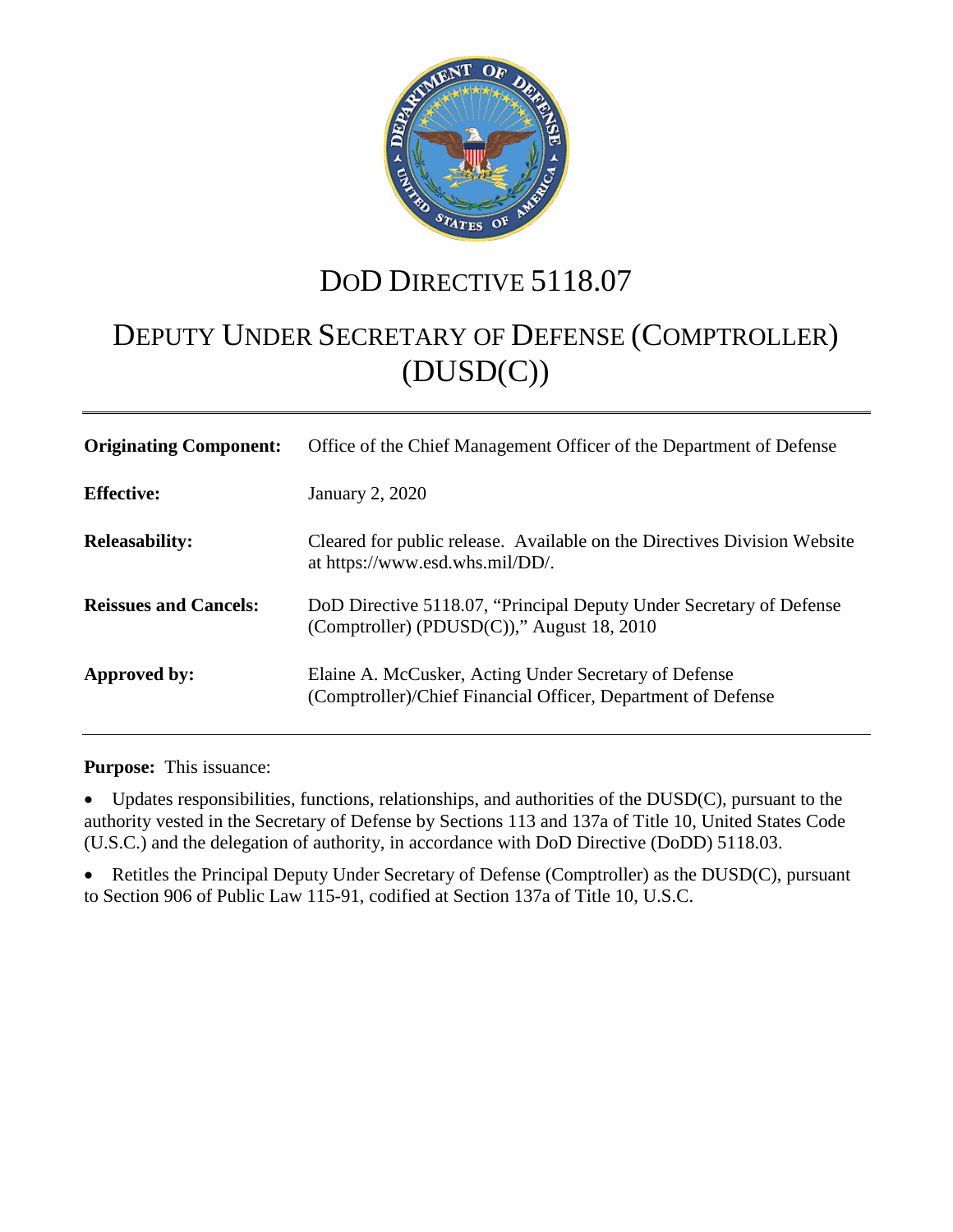## **TABLE OF CONTENTS**

| SECTION 2: RESPONSIBILITIES, FUNCTIONS, RELATIONSHIPS, AND AUTHORITIES  4 |  |
|---------------------------------------------------------------------------|--|
|                                                                           |  |
|                                                                           |  |
|                                                                           |  |
|                                                                           |  |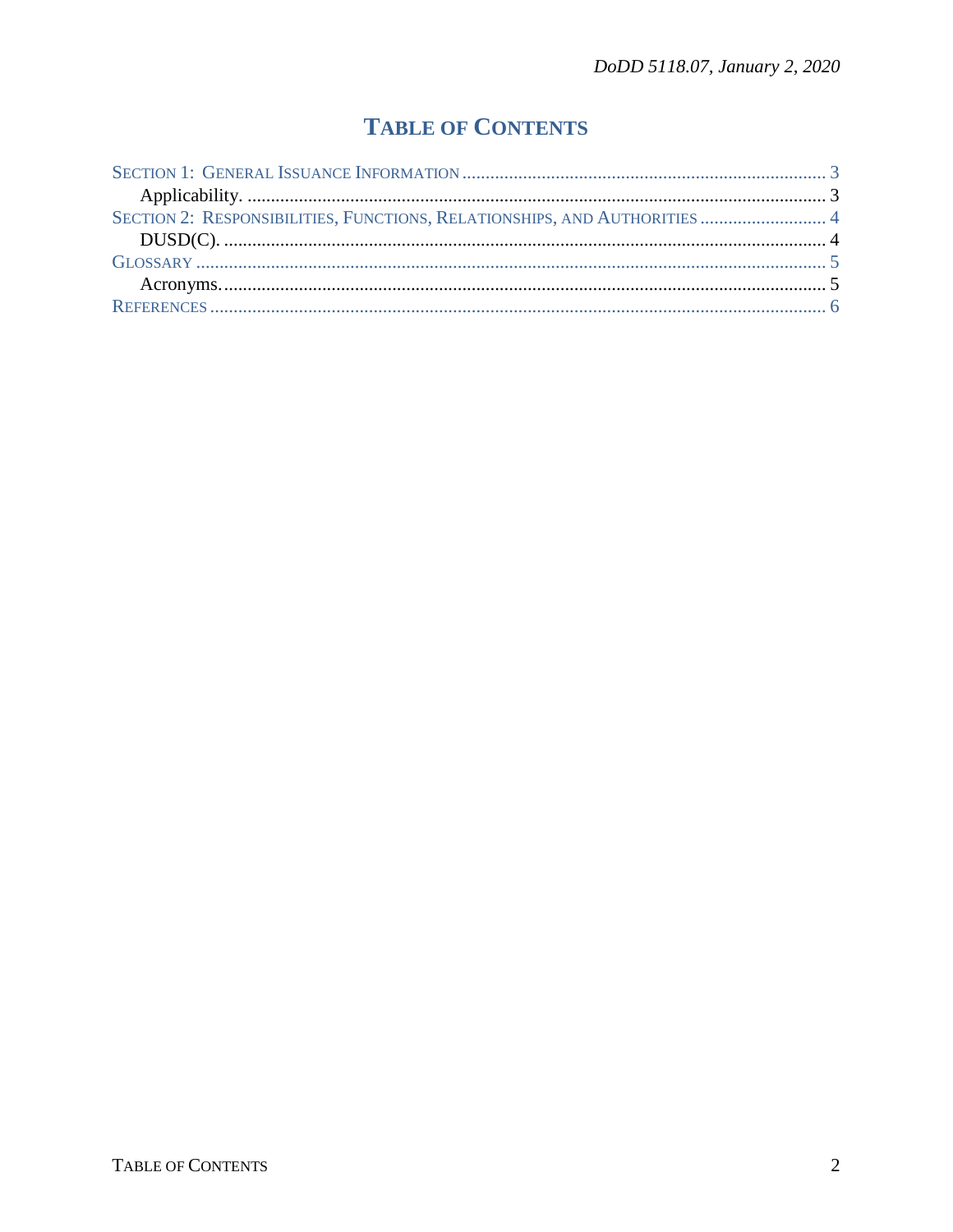### **SECTION 1: GENERAL ISSUANCE INFORMATION**

<span id="page-2-1"></span><span id="page-2-0"></span>**APPLICABILITY.** This issuance applies to OSD, the Military Departments, the Office of the Chairman of the Joint Chiefs of Staff and the Joint Staff, the Combatant Commands, the Office of the Inspector General of the Department of Defense, the Defense Agencies, the DoD Field Activities, and all other organizational entities within the DoD.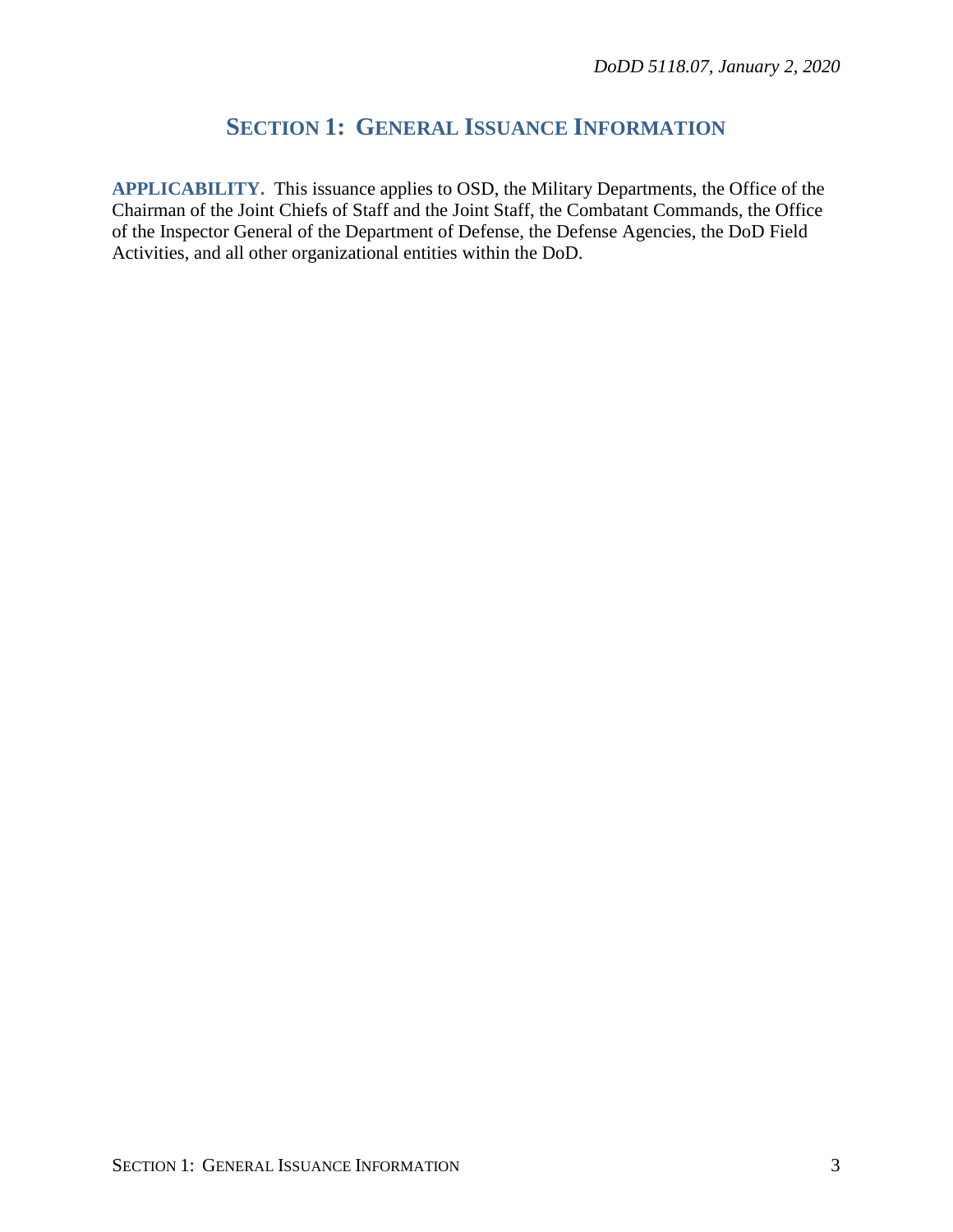### <span id="page-3-0"></span>**SECTION 2: RESPONSIBILITIES, FUNCTIONS, RELATIONSHIPS, AND AUTHORITIES**

<span id="page-3-1"></span>**DUSD(C).** As the principal assistant to, and under the authority, direction, and control of, the Under Secretary of Defense (Comptroller)/Chief Financial Officer, Department of Defense (USD(C)/CFO), the DUSD(C):

a. Pursuant to Sections 135 and 137a of Title 10, U.S.C., exercises the full powers of the USD(C)/CFO on any and all matters of which the USD(C)/CFO is authorized to act, pursuant to Title 10, U.S.C., and DoDD 5118.03, except in those areas where delegation of the USD(C)/CFO authority is otherwise restricted by higher authority or prohibited by law. This all-inclusive authority may not be further delegated in toto; however, the DUSD(C) is authorized to make specific written delegations, where authorized and as required.

b. Helps the USD(C)/CFO carry out responsibilities, fulfill functions, manage relationships, and exercise authorities as provided for in law and DoDD 5118.03.

c. Advises on and assists the USD(C)/CFO with all responsibilities in providing staff advice and assistance to the Secretary of Defense.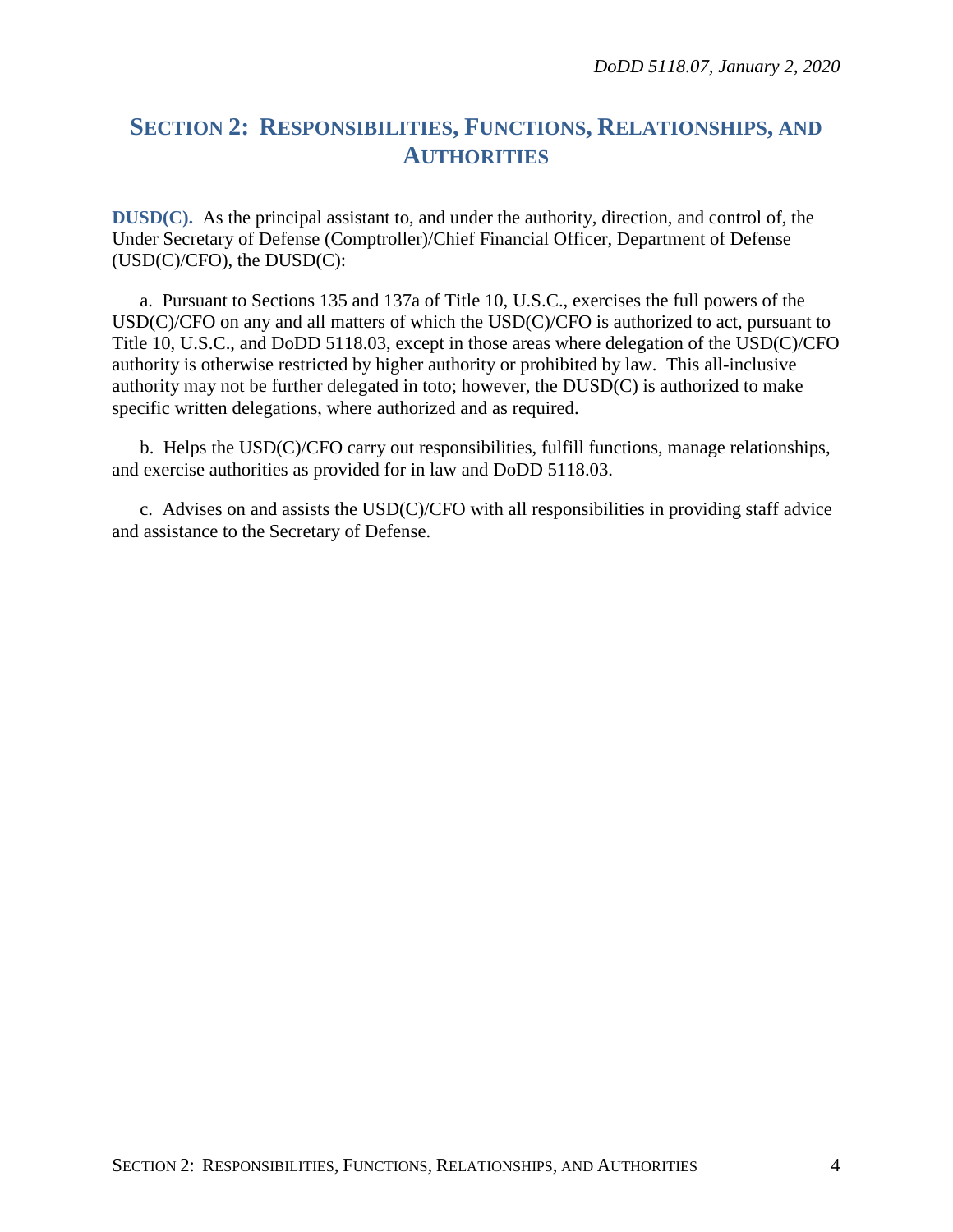## **GLOSSARY**

#### <span id="page-4-1"></span><span id="page-4-0"></span>**ACRONYMS.**

| DoDD                 | DoD directive                                                                                                           |
|----------------------|-------------------------------------------------------------------------------------------------------------------------|
| DUSD(C)              | Deputy Under Secretary of Defense (Comptroller)                                                                         |
| U.S.C.<br>USD(C)/CFO | <b>United States Code</b><br>Under Secretary of Defense (Comptroller)/Chief Financial Officer,<br>Department of Defense |